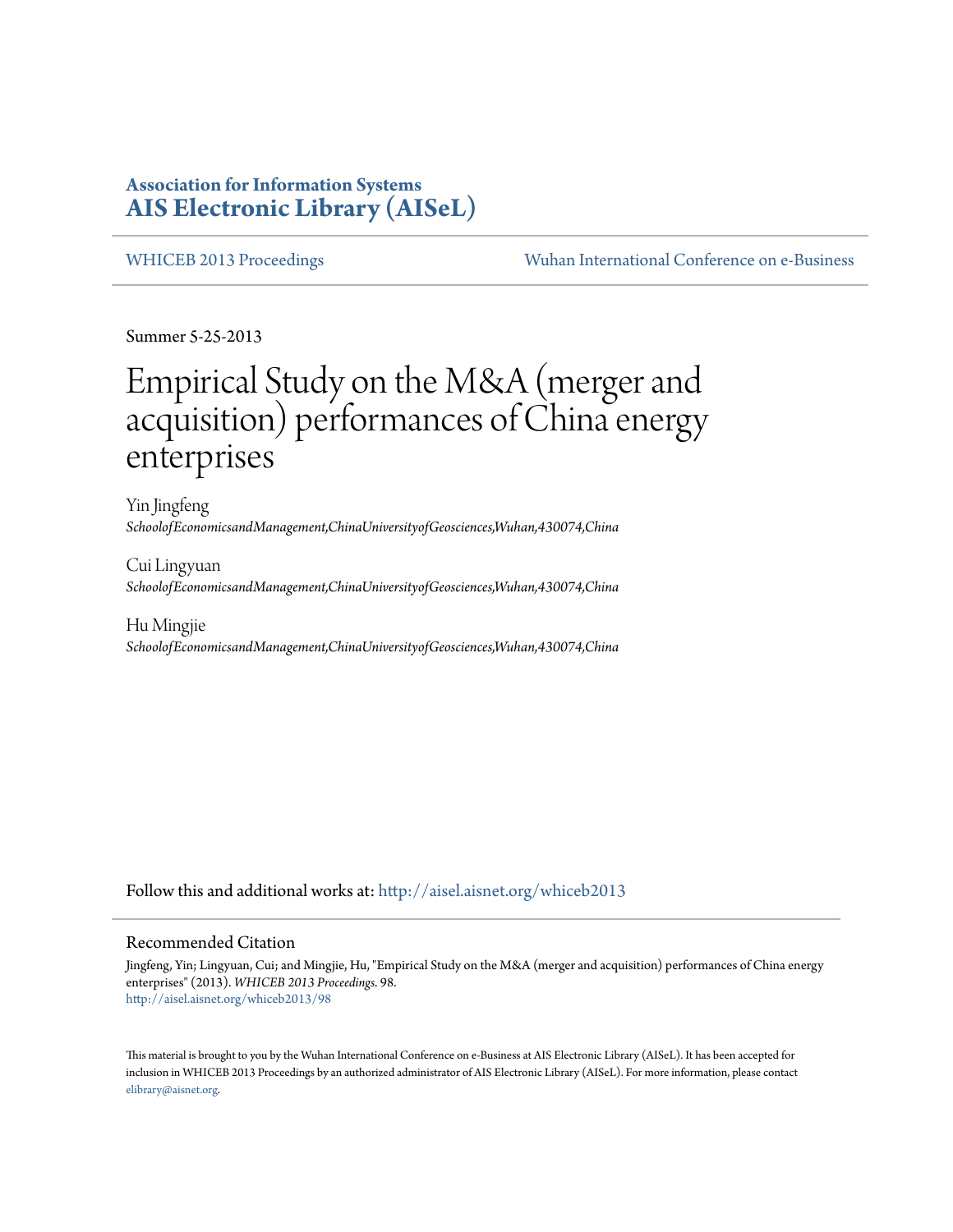# **Empirical Study on the M&A (merger and acquisition) performances of**

# **China energy enterprises enterprises enterprises**

*Jingfeng Yin*<sup>1</sup> *, Lingyuan Cui*<sup>2</sup> *, Mingjie Hu*<sup>3</sup>

School of Economics and Management, China University of Geosciences, Wuhan, 430074, China

**Abstract: Abstract:** DEA (Data Exchange Agreement) is used to make empirical study on the merger and acquisition performances of 46 China energy enterprises that happened from 2006 to 2012. The conclusions are listed as follow. Firstly, overall performances have <sup>a</sup> tendency of slow improvement, which is followed by <sup>a</sup> decline and then <sup>a</sup> remarkable enhancement. Secondly, sample performances of stock acquisition, which have <sup>a</sup> slow improvement, appear to be better than those of asset acquisition. Thirdly, during the first year after the acquisition, the performance of related party M&A is clearly better than that of unrelated party M&A. The performance of stock acquisition is unsteady while that of asset acquisition is steady and slow. And the performances of both stock acquisition and asset acquisition are basically the same. Fourthly, horizontal M&A show better performances than conglomerate M&A.

**Keywords:** Energy enterprises, M&A performances, DEA (Data Exchange Agreement)

# **1. INTRODUCTION INTRODUCTION**

During recent decades, domestic and overseas scholars have conducted <sup>a</sup> large number of empirical studies on the M&A performances of enterprises. The available references mainly have 3 different methods to do empirical studies, which include event study (market approach), accounting study (financial index method) and DEA (Data Exchange Agreement).

Charnes (1992) and W.Cooper (2001) used theories of DEA to propose stability index, which can clearly measure the efficiency of <sup>a</sup> listed company before and after the M&A. Ehsan Feroz (2002) used this index to form <sup>a</sup> performance evaluation index which includes many financial data of <sup>a</sup> listed company to make empirical study on the changes of business performance that happened after the M&A.

Li Xindan (2003) used <sup>a</sup> sample of 103 listed companies that have M&A in stock markets of Shanghai and Shenzhen and applied DEA to calculate performance stability index before and after M&A.

After that, Wei Xudan (2005) and Li Honglei (2006) both used DEA to conduct empirical studies on the M&A performances of the listed companies in our country. Besides, DEA is also widely used in the empirical studies on the M&A performances of Chinese banks. It is used in the studies of Lin Bingwen (2005) and Liu Bin (2006).

All in all, domestic and overseas scholars have not reached <sup>a</sup> conclusion about the empirical studies on the M&A performances of enterprises. Though the same empirical method was used, the conclusions were different. And the reasons are listed as follow.

First and foremost, samples differ. The studies above use very comprehensive samples which are not classified according to their different characteristics such as industry, the scale and nature of the enterprises, the purposes of their M&A, their different external environments and the overall conditions of different enterprises. Therefore, after applying the same data processing method, scholars might have used different samples toreach different conclusions.

Secondly, the methods that the scholars used are different. The three empirical methods are used from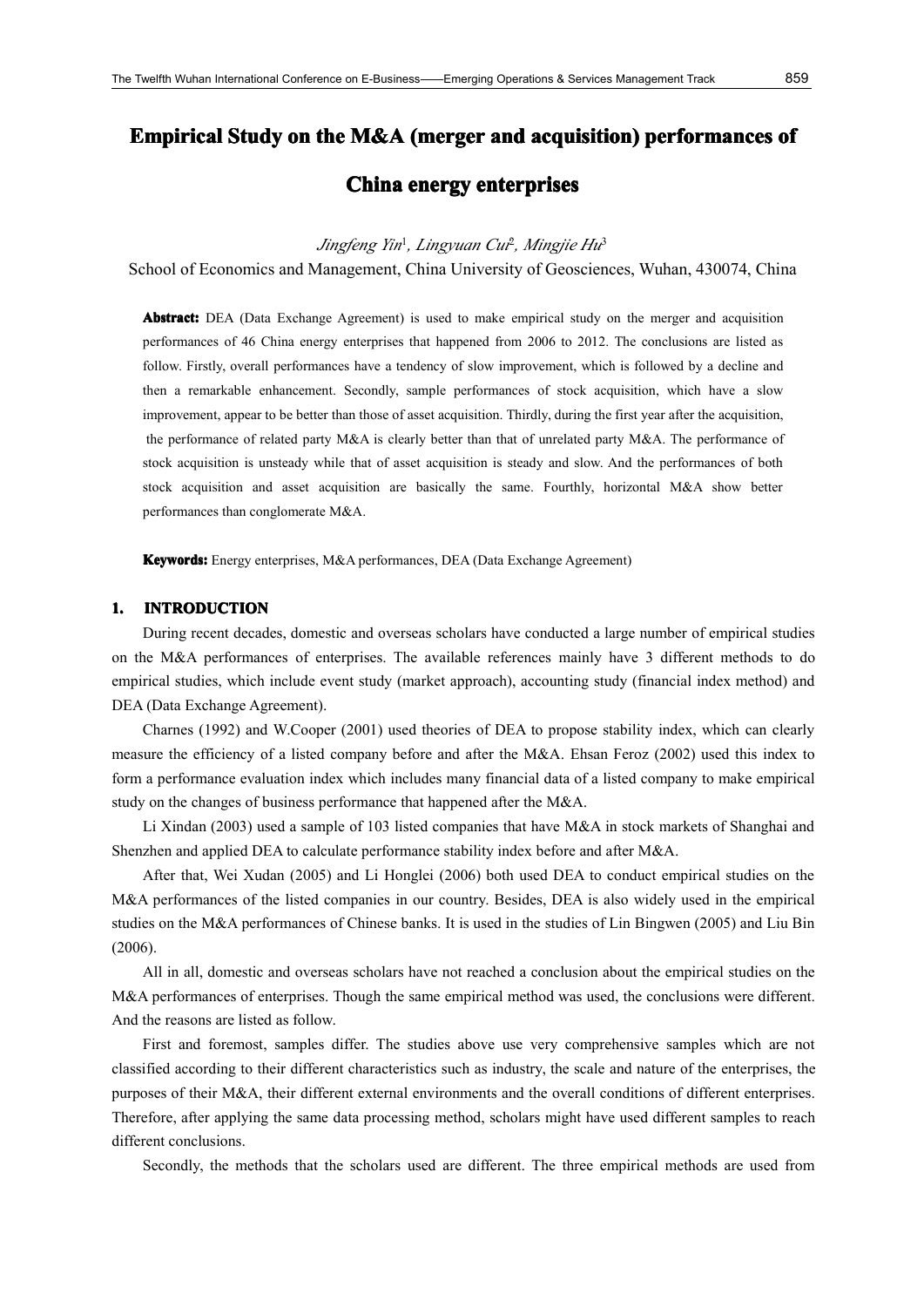different values to evaluate the performances of the enterprises. Thus, different methods may result in different conclusions. Meanwhile, the three methods have their own flaws when they are utilized. First of all, when empirical methods use financial data, it may find it hard to distinguish the impacts that are brought by a single event since the financial data are accumulated chronologically. As <sup>a</sup> result, empirical studies that used financial data to evaluate the enterprise performance cannot directly reflect the effectiveness of the performances that are brought by the M&A of the enterprises. Therefore, the conclusion differed greatly. Second of all, the empirical studies that use stock prices can only be utilized to make short-term observation. However, the M&A of an enterprise has <sup>a</sup> long-term process. And it needs <sup>a</sup> time of integration to show the effect of M&A, showing the fact that when stock price is used to make short-term observation, it has certain limitations. Finally, no matter what methods are used, the samples referred to make positive analysis can hardly be pure or relatively pure. The factors that influence the business performance are various and M&A are the only few of them. The operation of an enterprise is a sustaining process. And there must be continuous matters that influence the business performance of an enterprise. Thus, there are hardly any samples that can be referred to provide <sup>a</sup> pure interval to evaluate the performance that M&A brought to an enterprise. Besides, the observation of the M&A needs <sup>a</sup> rather long period.

Thirdly, domestic scholars have different conclusions on the empirical studies of the M&A performances because in our country stated-owned share and legal person share cannot go on the market for <sup>a</sup> long time, making the evaluation of company market value has rather huge errors. Meanwhile, Chinese accounting system is not sound. And the processing of accounting information makes the accounting rate of return distorted, which influenced the evaluation of the M&A performance of the enterprises in our country. Thus, during the process of evaluating the M&A performance of domestic enterprises, the current situations should be taken into considerations. To choose <sup>a</sup> suitable study method or to create <sup>a</sup> method that suits our country to evaluate the M&A performance of the current situations can help make more precise and scientific evaluation of the M&A performances of the enterprises.

## **2. M&A performance performance evaluation evaluation evaluationevaluationbased on DEA**

When using annual management of a single energy enterprise as a DMU (decision making unit), seven consecutive years of DMU is a decision making unit system. And DEA (merger and acquisition) model is used to calculate annual performance values for the seven years. This calculation method will be applied to every sample to compute the annual performance index, which could be the basic data used to observe the M&A performance of listed energy companies.

## **2.1 Sampling Sampling**

When using all the listed energy companies in stock markets of Shanghai and Shenzhen as a sample, the sample should be divided into 2 categories according to the fact that whether the M&A happened in 2009 to observe the performances. 2009 is chosen as <sup>a</sup> reference year for 2 main reasons. Firstly, according to the author's incomplete statistics, the listed energy companies still remained in the high point of M&A because it was prior to the complete opening up of our country and they can form <sup>a</sup> sufficient sample to represen<sup>t</sup> all. Secondly, this paper is aimed at evaluating the long-term performances of enterprises that have M&A. Meanwhile, DEA need basic business information such as financial data that have <sup>a</sup> span of many years, so the M&A should have happened for several years.

In addition, the sample collected should fulfill the following conditions. Firstly, the sample companies should become listed before 2000. Secondly, the companies should have certain energy related businesses from 2000 to 2006 and they should not be delisted or change their main businesses. Thirdly, if <sup>a</sup> certain listed company has experienced several M&A in 2003, the most influential one will be documented. According to the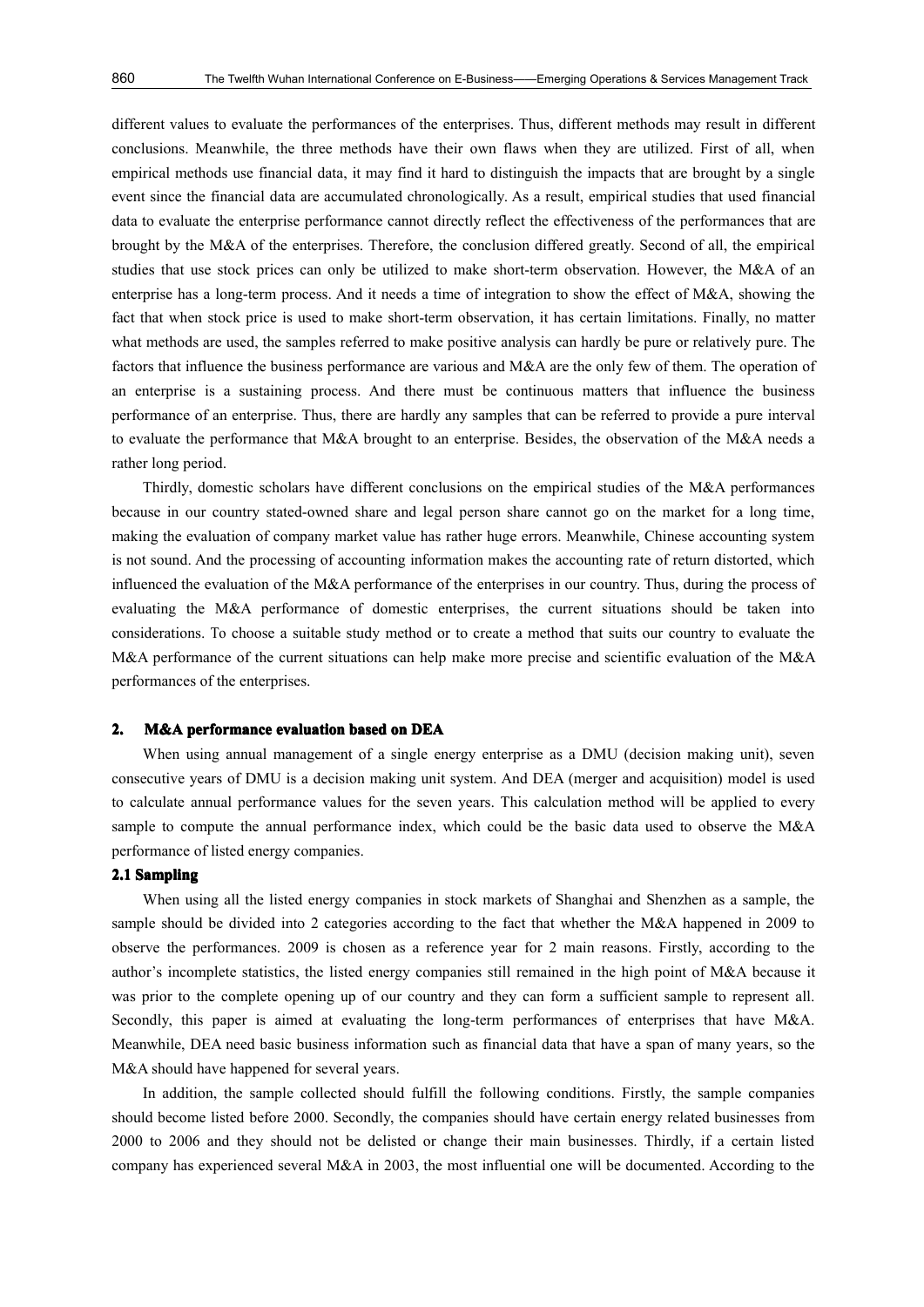terms and standards mentioned above, the author chose 46 listed companies toform <sup>a</sup> sample to study from the 56 listed energy companies instock markets of Shanghai and Shenzhen.

# **2.2 Build the index system**

When choosing the input and output indices, DEA require the following conditions. Firstly, the evaluation purposes should be taken into considerations when selecting the input indices and output indices. Secondly, <sup>a</sup> strong linear relationship between the input and output indices should be avoided in order to enhance the coverage and effectiveness of the sample. Thirdly, the number of input and output indices should be smaller than the number of DMU. In this paper, it should be smaller than the observation period of 7 years. Fourthly, managemen<sup>t</sup> controllability of input and output index and analysis availability of these statistics should both be considered.

# APPROACHES TO BUILD THE MODEL

Following the requirements and the principles mentioned, 5 input and output index are chosen:

Input index:

 $X1 =$  Operation costs + business tariff and surcharges;

 $X2 = 3 \text{ costs}$  (Operation, management and financial costs)

 $X3 = Total$  assets

Output index:

 $Y1$  = Profits of main business

Y2 <sup>=</sup> Average annual total market value

The meanings of the index are described as follow.

X1 is the sum of operation costs and business tariff and surcharges. This is the cost relative to the income of the main business and can be used to effectively evaluate the resources that are used due to the operation of main business.

X2 is the sumof 3 costs, which are operation, managemen<sup>t</sup> and financial costs. Operation costs occurred during daily operation when products are sold and services are provided and when sales organizations are located. Management costs occurred when administration department are organizing operation activities. Financial costs occurred when operational fund are raised. The sum of the three costs can be controllable financial index which can well reflect the resources used during operations.

 $(X1 + X2)$  can basically show the resources that are devoted when the enterprises are conducting operational activities at current time.

X3 is total assets. Assets are the resources that are owned or controlled by the company and the origin of the economic profits brought to the company. Total assets are used as an input index to more comprehensively reflect the resources that are used to conduct operational activities.

The meaning of output index is described as follow.

Y1 is profits of main business which occupied <sup>a</sup> rather large amount of the total profits. To maximize shareholders' return is the important objective of current enterprises. Therefore, profits of main business can reflect the operation performance from financial perspective as an important output index.

Y2 is average annual total market value. It is the average value of total market value during every business day in <sup>a</sup> year. For listed companies, the achievement and value of the companies' operation can be reflected by the stock price. Although Chinese capital market is weak effective, some important events such as M&A may still have influence on the stock price, which cannot be neglected. Therefore, the average annual total market value can effectively reflect the operation performance from the perspective of market.

Both the profits from main business and average annual market value are added into the index system of performance evaluation. It means that the index system try to evaluate the performance of the enterprises from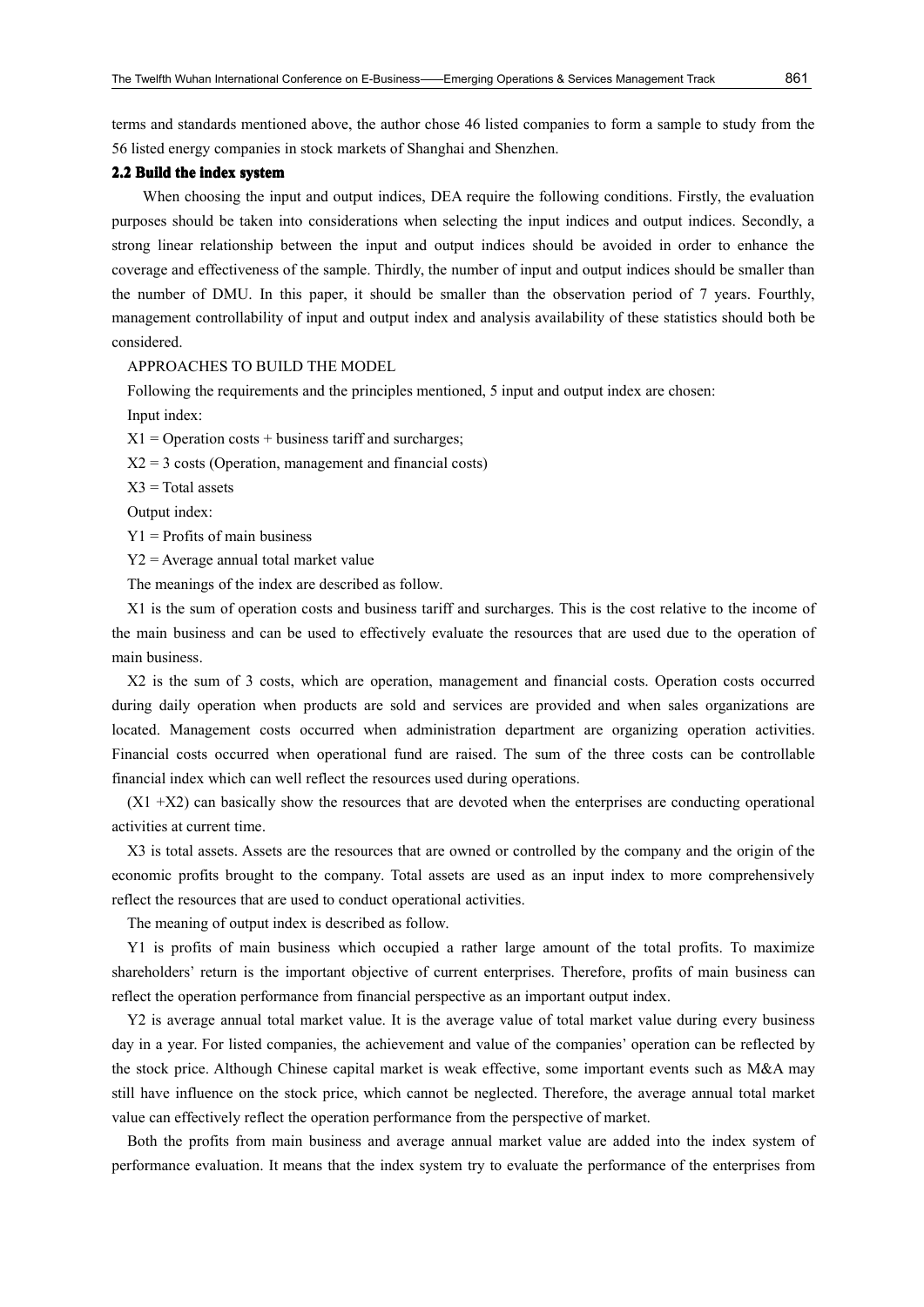two sides, the comprehensive financial performance and market influences. To some extent, it overcomes the disadvantages of event study and accounting study and it will bring <sup>a</sup> more comprehensive insight about the performance of the company.

# **3. The sources sourcesand procession of data**

In this evaluation system, the financial data used are from the newly adjusted M&A enterprises from 2006 to 2012. The information is all from the corresponding annual reports from the listed companies. Because the financial data processing methods of listed companies differ from each other and because the data can be easily controlled by others, several hypotheses are presented. Firstly, all the enterprises in the sample have the same financial processing method so that the financial data can be comparable on the base line. Secondly, the data from the annual reports can fully reflect the real business conditions of the enterprises and the reports are reliable and genuine.

| Stock  |                             |       | 2007  | 2008  | 2009  | 2010  | 2011  | 2012  |
|--------|-----------------------------|-------|-------|-------|-------|-------|-------|-------|
| code   | Stock abbreviation          | 2006  |       |       |       |       |       |       |
| 601808 | COSL                        | 1.135 | 1.093 | 1.080 | 1.737 | 0.876 | 1.266 | 1.097 |
| 601857 | <b>CNPC</b>                 | 1.288 | 1.023 | 0.661 | 0.390 | 0.343 | 0.337 | 0.477 |
| 600028 | <b>SINOPEC</b>              | 1.584 | 0.958 | 0.665 | 0.578 | 0.484 | 0.606 | 0.832 |
| 00857  | Petrochina shares           | 1.897 | 0.996 | 0.765 | 0.741 | 0.494 | 0.873 | 0.953 |
| 000617 | Oil JiChai                  | 1.325 | 1.259 | 0.843 | 0.900 | 0.634 | 0.612 | 0.636 |
| 000600 | Built cast energy           | 0.999 | 1.363 | 0.805 | 1.468 | 0.875 | 0.833 | 0.601 |
| 600508 | <b>SDER</b>                 | 1.209 | 1.102 | 0.810 | 0.761 | 0.455 | 0.438 | 0.470 |
| 601898 | China National Coal         | 1.676 | 0.978 | 1.208 | 1.349 | 0.595 | 0.509 | 1.274 |
| 08192  | Global energy               | 1.199 | 1.144 | 0.728 | 0.434 | 0.418 | 0.465 | 0.388 |
| 00076  | South sea petro             | 1.661 | 1.282 | 0.902 | 0.863 | 0.921 | 1.028 | 1.153 |
| 00852  | Strait petrochemical        | 1.762 | 0.897 | 0.559 | 0.340 | 0.313 | 0.339 | 0.488 |
| 00338  | Shanghai Petrochemical      | 1.585 | 1.326 | 0.774 | 0.739 | 0.651 | 0.183 | 0.640 |
| 300164 | Tongyuan oil                | 1.139 | 1.256 | 0.963 | 1.606 | 1.022 | 0.364 | 0.936 |
| 00346  | Shaanxi Yanchang Petroleum  | 1.379 | 1.133 | 0.350 | 0.151 | 0.268 | 0.316 | 0.400 |
| 02688  | <b>ENN ENERGY</b>           | 1.856 | 1.019 | 0.693 | 0.739 | 0.609 | 0.146 | 0.487 |
| 00384  | China gas hold              | 1.100 | 1.102 | 0.961 | 0.713 | 0.409 | 0.817 | 1.572 |
| 00933  | Brightway Oil               | 1.873 | 1.295 | 0.668 | 0.598 | 0.773 | 0.489 | 0.514 |
| 08011  | Polyard petro               | 1.184 | 1.241 | 1.331 | 0.608 | 1.235 | 0.242 | 0.153 |
| 00003  | <b>HKCG</b>                 | 1.240 | 1.422 | 0.756 | 0.739 | 0.958 | 1.281 | 0.947 |
| 01193  | China resources gas limited | 1.014 | 1.094 | 1.010 | 0.999 | 0.571 | 1.059 | 1.251 |
| 601139 | Shenzhen gas corporation    | 1.105 | 1.110 | 1.088 | 1.160 | 0.624 | 0.714 | 1.441 |
| 600116 | Three Gorge                 | 0.995 | 1.121 | 1.219 | 0.714 | 1.720 | 0.765 | 1.234 |
| 000698 | Shenyang chemical industry  | 1.170 | 1.044 | 0.725 | 0.787 | 0.970 | 0.507 | 0.829 |
| 002092 | Zhongtai chemical           | 0.909 | 1.194 | 1.539 | 0.725 | 0.353 | 0.772 | 0.807 |
| 600188 | Yankuang group              | 1.098 | 1.199 | 1.572 | 1.040 | 0.775 | 0.760 | 0.760 |
| 600605 | Huitong enenrgy             | 1.760 | 0.810 | 0.507 | 0.310 | 0.588 | 0.600 | 0.763 |
| 600396 | Jinshan share               | 1.399 | 0.943 | 0.733 | 0.811 | 1.116 | 0.663 | 0.592 |

**Table 1**. The performance value of energy companies in  $2006~2012$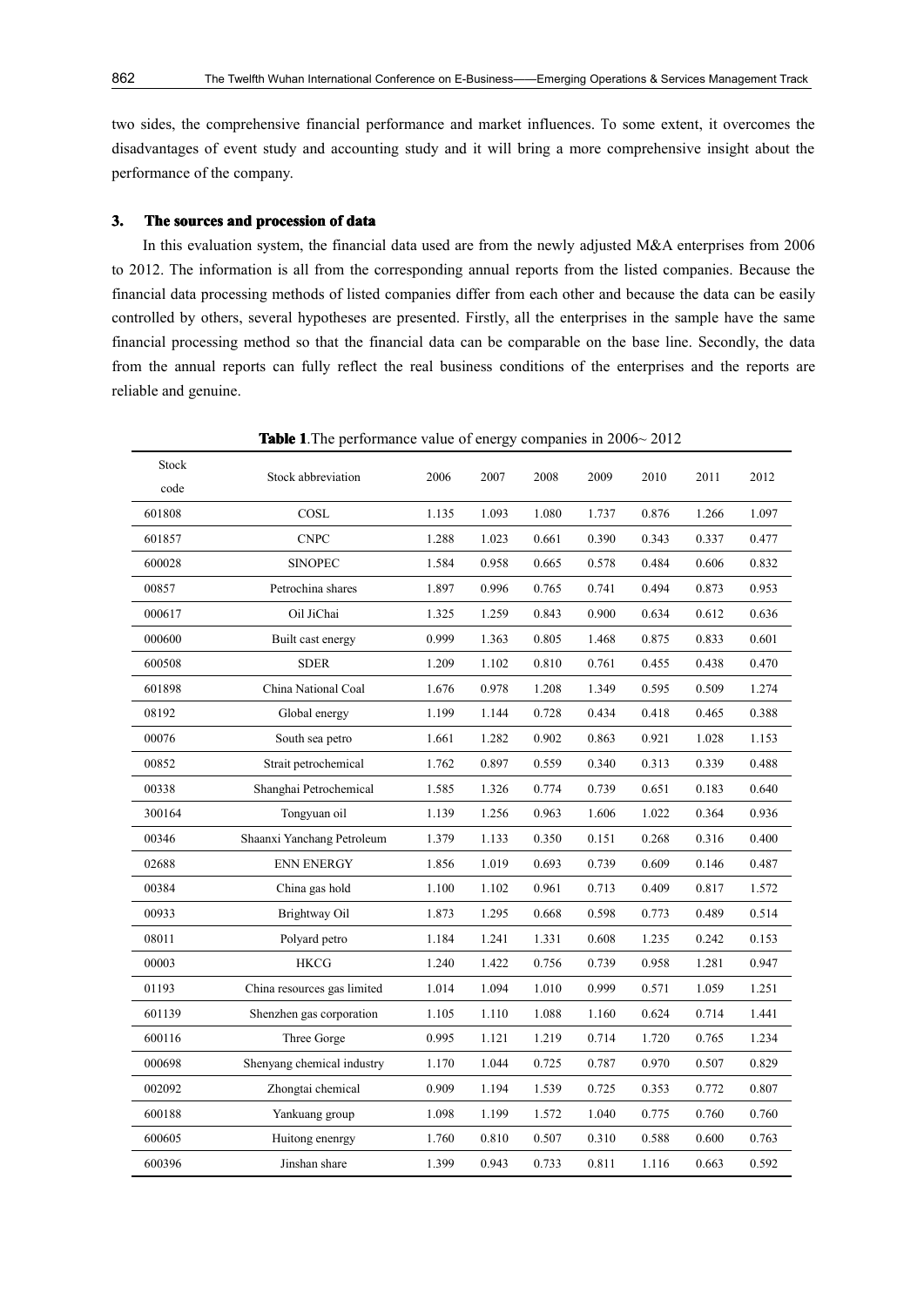| 600256 | <b>WCE</b>                           | 1.217 | 0.941 | 0.912 | 0.646 | 0.798 | 0.581 | 0.594 |
|--------|--------------------------------------|-------|-------|-------|-------|-------|-------|-------|
| 600027 | <b>HPI</b>                           | 1.241 | 1.100 | 0.888 | 0.792 | 0.963 | 0.795 | 0.738 |
| 000690 | <b>NREHL</b>                         | 1.316 | 0.996 | 0.832 | 0.836 | 0.400 | 0.759 | 0.711 |
| 600674 | <b>SFE</b>                           | 1.239 | 1.263 | 0.974 | 0.857 | 0.627 | 0.801 | 1.277 |
| 002221 | <b>COOHEC</b>                        | 1.278 | 1.091 | 1.622 | 0.565 | 0.600 | 0.286 | 0.268 |
| 600795 | SP POWER DEVELOPMENT co., ltd        | 1.198 | 0.949 | 0.704 | 0.642 | 0.627 | 0.556 | 0.703 |
| 601311 | Camel Group Co., ltd                 | 1.904 | 1.003 | 0.766 | 0.608 | 0.600 | 0.628 | 1.134 |
| 600482 | Fengfan Co., Ltd                     | 1.428 | 1.218 | 0.768 | 1.021 | 0.995 | 1.023 | 1.065 |
| 600387 | ZHEJIANG HAIYUE co., ltd             | 0.947 | 1.100 | 1.359 | 0.879 | 0.765 | 0.800 | 1.711 |
| 300084 | Hammer technology                    | 1.305 | 1.219 | 0.906 | 0.712 | 0.895 | 0.706 | 0.617 |
| 002554 | HuiBo tome                           | 1.041 | 1.012 | 1.054 | 0.841 | 1.083 | 0.363 | 0.941 |
| 600837 | Hui haitong securities               | 1.501 | 0.976 | 0.959 | 0.758 | 1.041 | 0.787 | 0.982 |
| 000593 | SICHUAN DATONG GAS DEV. co.,         | 1.837 | 2.333 | 1.390 | 0.907 | 0.920 | 1.256 | 0.828 |
|        | ltd                                  |       |       |       |       |       |       |       |
| 600792 | Cloud coal energy                    | 1.895 | 1.142 | 0.879 | 0.955 | 1.395 | 0.630 | 1.125 |
| 601948 | <b>SDIC XINJI</b>                    | 1.289 | 0.951 | 0.850 | 0.862 | 1.371 | 1.079 | 0.465 |
| 000968 | Coal gasificatin                     | 1.316 | 1.026 | 0.796 | 0.601 | 0.539 | 0.488 | 1.616 |
| 600027 | Huadian Power Internatioal           | 1.289 | 1.162 | 0.827 | 0.582 | 0.472 | 0.452 | 0.528 |
| 600886 | SDIC Huajing Power Holdings co., ltd | 1.161 | 1.016 | 1.365 | 0.730 | 0.649 | 0.639 | 0.907 |
| 600011 | Huaneng Power International          | 1.198 | 1.242 | 1.042 | 0.968 | 1.943 | 0.622 | 0.675 |

#### **4. Positive Positiveanalysis analysisand results results**

(1) DEA is used to calculate every annual performance value and <sup>a</sup> single listed company is used as an evaluation system. The seven consecutive years (from 2006 to 2012) are used as 7 DMU. According to DEA theory and its model, the 3 input indices and 2 output indices of the company in these 7 years are used and "linprog" linear programming package of MATLAB is used to calculate every year's performance value of the company. Because the DEA model demands that all the input and output indices should be positive, the negative output indices would be translated according to translation invariance of DEA model, which fulfill the requirements of the indices inDEA.

If using the methods and following the steps mentioned above, 46 samples of performance values from 2006 to 2012 can be obtained.

(2) The descriptive statistics of Chinese listed energy companies used the 2009 annual reports of every sample to analyze the 46 samples and calculate the M&A that happened in 2009. There are 26 samples that have M&A in 2003. Among them, three M&A are involved with asset acquisition, eight samples are involved with stock acquisition, eight samples have related party M&A, 18 have unrelated party M&A and 12 samples have conglomerate and horizontal M&A. The samples are classified according to the type and method of M&A and the characteristics of those companies. Overall performance average value  $\theta_{\alpha_{e,j}}^*$  is again calculated under each feature. (N means the number of the samples and j means the year of the event.)

$$
\theta_{\text{ave},j}^{*} = \frac{\sum_{i=1}^{n} \theta_{i,j}}{n},
$$
  
n=1,..., n; j=2006,..., 2012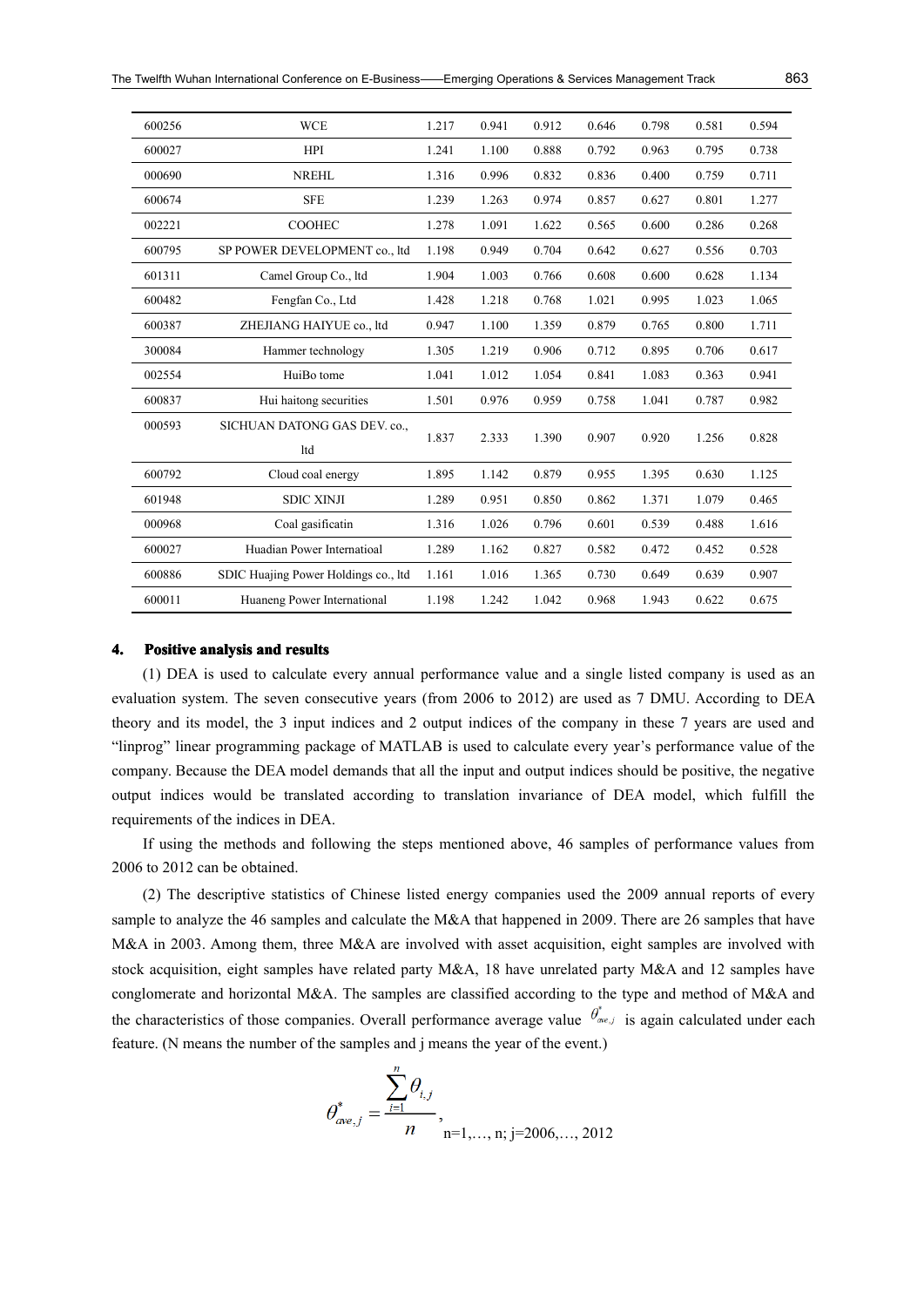| Items              | Num. of | The mean of performance value |       |       |       |       |       |       |
|--------------------|---------|-------------------------------|-------|-------|-------|-------|-------|-------|
|                    | samples | 2006                          | 2007  | 2008  | 2009  | 2010  | 2011  | 212   |
| Merger             | 26      | 1.335                         | 1.085 | 0.907 | 0.708 | 0.695 | 0.568 | 0.838 |
| Non-merger         | 20      | 1.371                         | 1.197 | 0.961 | 0.917 | 0.884 | 0.774 | 0.840 |
| Asset acquisition  | 3       | 1.430                         | 0.978 | 0.685 | 0.497 | 0.604 | 0.557 | 0.660 |
| Share acquisition  | 8       | 1.517                         | 1.086 | 0.936 | 0.776 | 0.805 | 0.520 | 0.845 |
| Association M&A    | 8       | 1.309                         | 1.095 | 0.969 | 0.714 | 0.899 | 0.602 | 0.885 |
| Non-affiliated M&A | 18      | 1.347                         | 1.080 | 1.880 | 0.706 | 0.605 | 0.552 | 0.818 |
| Horizontal mergers | 12      | 1.383                         | 1.104 | 0.795 | 0.649 | 0.682 | 0.591 | 0.917 |
| Conglomerate M&A   | 12      | 1.223                         | 1.089 | 1.023 | 0.745 | 0.749 | 0.568 | 0.753 |

**Table 2**. The mean of total value under difference condition and attributes

#### **5. Conclusions onclusions onclusions**

According to the empirical results above, the M&A performances of Chinese energy enterprises are analyzed in 4 main aspects including overall conditions, trading mode (stock acquisition and asset acquisition), related party M&A (related party M&A and unrelated party M&A) and methods of M&A (horizontal M&A and conglomerate M&A).

# **5.1 The overall conditions of M&A performances of Chinese Chinese energy enterprises enterprises**

First of all, the performances of the 26 samples which had M&A in 2003 are described and analyzed. They are then compared with the performances of the 20 samples which didn't have M&Ain 2003.

# **5.1.1 The overall performances from 2006 to 2012 of the enterprises enterpriseswhich had M&A in 2009**

The overall performance tendency shows that M&A have brought certain performance enhancement to Chinese energy enterprises. First of all, during the first year after the M&A, the decline tendency of the average value for the overall performance of the samples has been slowed. M&A have brought short-term enhancement of the performance for the enterprises. But it can not be excluded that this kind of improvement is made by the merger of their financial statements. Besides, during the second year after the M&A, the performance of the enterprises went down, but the speed of its decline is clearly much smaller than that of the decline 3 years prior to the M&A. This year's decline happened because after M&A a large number of resources of the enterprise are exhausted. But the negative influences of blind M&A of the energy enterprises cannot be excluded. Finally, the overall performance during the third year after  $M&A$  shows a swift improvement, which indicates that the  $M&A$ in 2009 are effective after 2 years' integration. Synergistic effect gradually appeared and brought profits tothe companies and improved their performances. However, since the output indices include the average total market value of the company in the model and since the stock price of our country began to soar in 2012, some of the companies' total market values quickly went up. And this is one of the main reasons that the M&A performances of the energy enterprises in2006 began to appears obvious.

# 5.1.2 The comparison between the performances of the listed companies that had and didn't have M&A **in 2009**

According to the statistics, 20 energy companies did not have M&A in 2009. We can compare between these 20 samples' average performance value and the 26 samples of the M&A calendar year average performance value to examine the performance differences of the two samples.

The differences between the energy enterprises that had M&A in 2009 and the listed companies are listed as followed. M&A energy companies in 2009 and did not occur in the mergers and acquisitions of listed companies' performance.

The performances of the two samples were not significantly different in the two years prior to the takeover.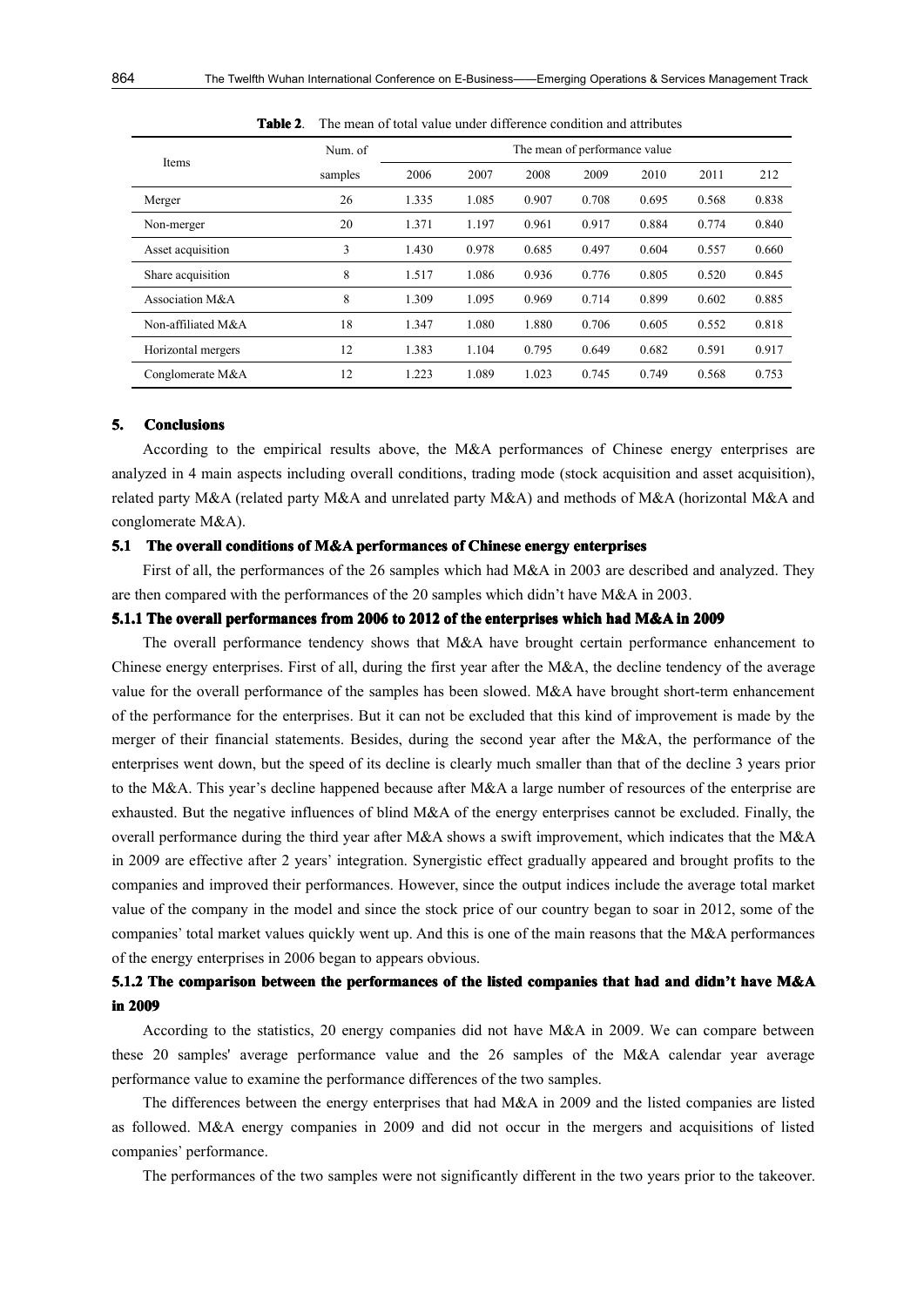Since the mergers and acquisitions began at the beginning of the year, the average performance differences of the two samples began to widen, the performances of the listed companies' mergers and acquisitions are significantly better than the performances of the listed companies that didn't have M&A. And the performance gap maintained about 20% in the two years after the M&A. The author believed that this difference is mainly derived from the internal friction of M&A in the enterprises. From 2011, enhancement of the speed of the performances of listed companies that had M&A is significantly faster than that of the listed companies that didn't had M&A. The performances values of the companied had and didn't have M&A are the same in 2012. As <sup>a</sup> result, it's very apparen<sup>t</sup> that M&A can bring continuous power for the company to grow in the long run.

In addition, the average performance value of the 2 samples prior to 2008 exists inthe effective range of DEA. However, after 2008 the average performance values are not effective. That is, before 2008 the performances of the energy enterprises are effective and they are in <sup>a</sup> good operation conditions. After 2008, the performance level cannot reach a state of effectiveness so that the resources cannot bring about the maximum profits, which indicates an unhealthy condition of recent years' development of the energy industry. The fundamental reason is that the energy industry is currently saturated. The vicious competition is common in this industry. And the quality of the industry cannot be improved, which results in the ineffective condition of the performances of the companies.

#### **5.2 Equity/assets acquisition and performance of M&A enterprise**

Different M&A transactions have certain effects on M&A performances. The author compared the average performance value of the sample of assets acquisition and equity acquisition. First of all, the sample's average p erformance value of the equity acquisition is overall superior to that of assets acquisition. Secondly, the perform ance value of equity acquisition is not very stable, while the general performance value of assets acquisition had <sup>a</sup> steady and slow rising trend.

## **5.3 Associat AssociatAssociated/non-affiliated /non-affiliated /non-affiliatedM&A and performance performance of M&A**

It can also be examined about the enterprise performance level associated with M&A and non-affiliated M&A. According to the author's incomplete statistics, within the M&A of the 26 energy enterprise happened in the listed companies, eight listed companies had related party M&A and 18 listed companies had non-affiliated M&A in 2009. As for the companies' overall performances level, both the companies had associated M&A and the companies had non-affiliated M&A share the same level of performances. An enterprise's performance level is significantly higher than that of an enterprise that had non-related mergers and acquisitions or corporate acquisitions within two years after the occurrence associated with mergers and acquisitions. In other years, the levels of performances of the two samples are basically the same.

# **5.4 Horizontal Horizontaland conglomerate M&A vs. Performance of M&A**

M&A can be divided into horizontal M&A, vertical M&A and conglomerate M&A according to its industri al features. The overall levels of energy enterprise performance under different means of M&A were calculated separately based on the relationship between acquiring and acquired businesses in26 sample events. Because th ere are only 2 enterprises that have vertical M&A, their average performance will not be taken into account.

From the 12 listed energy companies that had conglomerate M&A, their overall performances show that the companies that had conglomerate M&A exhibit better performances within <sup>a</sup> year after than the companies that had horizontal M&A. But in the second half of the second year and the whole third year, the enterprises that had conglomerate M&A would show uneven performances while the enterprises that had horizontal M&A would enjoy noticeable enhancement after minor decline, surpassing the enterprises had conglomerate M&A. Therefore, it's sure that horizontal conglomerate can bring much more steady performance enhancement for the energy companies in our country.